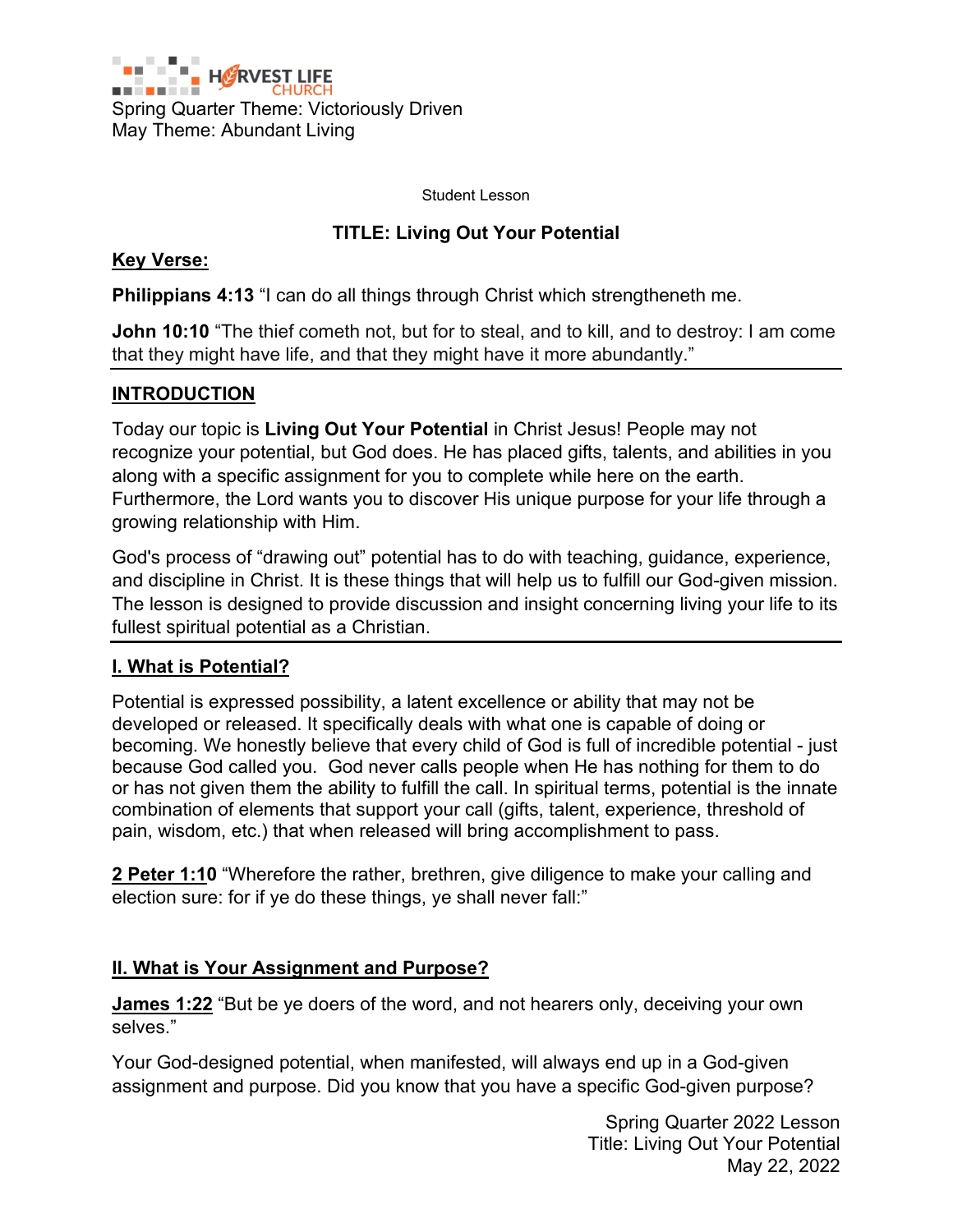

Spring Quarter Theme: Victoriously Driven May Theme: Abundant Living

God created you in the region where you live, with the church and family that you have, and all the other details because there is something that He wants you to do - there is an assignment with your name on it! You are here during this precise time in world history to solve some problem, encourage someone in righteousness, and lead someone to greater levels in Christ.

This is your time to walk in your purpose and complete your assignment! You may be saying, "What if it is not clear...how do l find my assignment and purpose?" Our answer is to work in ministry. When you labor in Kingdom work, God reveals your purpose to you.

#### **Seven things to do to embrace your assignment and purpose in God:**

- 1. Hear and believe God's Word it will speak concerning your purpose
	- attending Worship Service, Sunday School, Special Events, etc.
- 2. Renew your mind remove faulty philosophies and ideas
- 3. Develop a spiritual rhythm a pattern of Success
	- be a consistent tither and offering giver
	- punctuality, accountability, and attendance
- 4. Let the power work in you (trust God)
- 5. Spend time in prayer
- 6. Listen to Pastoral instructions
- 7. Work the work of your God-assignment

## **III. What Happens When You Live Out Your Potential?**

Why does God want us to prosper? Because He is the one that created each of us, and within us He has planted the seed of potential. After the crucifixion and resurrection of Jesus Christ, God sent the Holy Spirit (John 14:26) - to guide the potential within the people of God. This divine gift of potential has been entrusted to us and if nurtured correctly will bring forth anointed and powerful results. We must care for it so that we can help it grow and thrive in this world, nourished by God's Word and encouraged by acts of love.

When you truly start living out your potential in Christ, you will set in motion God's plan for Christians to turn the world upside down (Acts 17:6)! You are special - a potentialfilled child of God! Satan will do all that he can to try to stop you, but he is a liar!

> Spring Quarter 2022 Lesson Title: Living Out Your Potential May 22, 2022